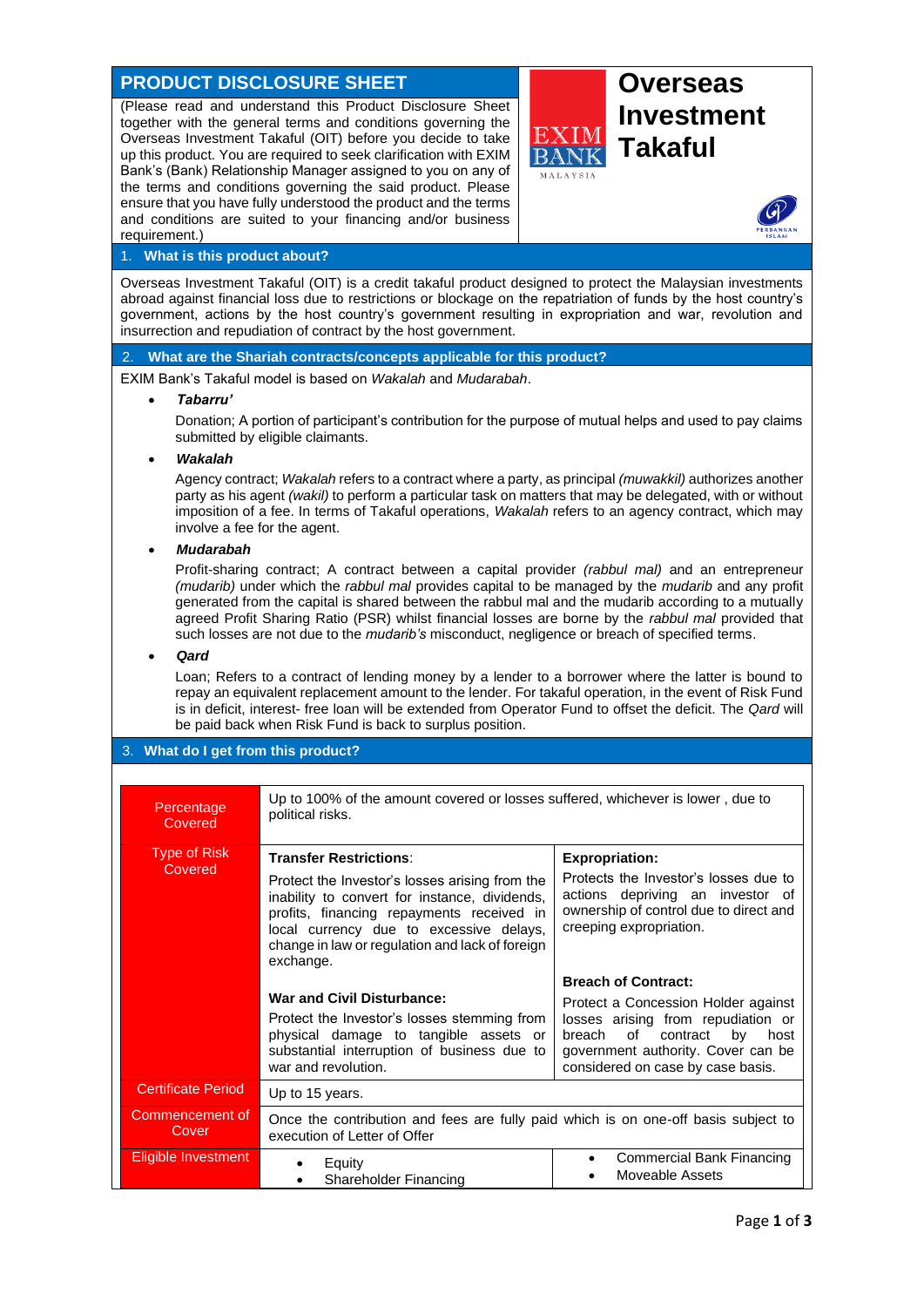| <b>Shareholder Guarantees</b><br>$\bullet$                                                                                                  |                                                                                                    |
|---------------------------------------------------------------------------------------------------------------------------------------------|----------------------------------------------------------------------------------------------------|
| 4. How much do I have to pay for the Takaful contribution?                                                                                  |                                                                                                    |
| Your contribution will depend on the following criteria;                                                                                    |                                                                                                    |
| <b>Country Grading</b>                                                                                                                      |                                                                                                    |
| Length of pre-checking List                                                                                                                 |                                                                                                    |
| Length of credit risk                                                                                                                       |                                                                                                    |
| Please contact our Relationship Manager for more information.<br>5. What are the fees and charges I have to pay?                            |                                                                                                    |
|                                                                                                                                             |                                                                                                    |
| Percentage from contribution                                                                                                                |                                                                                                    |
| Wakalah Fee<br>1.                                                                                                                           | 60%                                                                                                |
| <b>Risk Fund</b><br>2.                                                                                                                      | 40%                                                                                                |
| Where applicable:                                                                                                                           |                                                                                                    |
| No.<br>Type of Fees & Charges<br>Processing Fee<br>$\mathbf{1}$ .                                                                           | Quantum<br>One percent (1%)* on the covered                                                        |
|                                                                                                                                             | amount subject to a minimum of                                                                     |
|                                                                                                                                             |                                                                                                    |
|                                                                                                                                             | RM1,000<br>and                                                                                     |
|                                                                                                                                             | RM20,000<br>payable                                                                                |
|                                                                                                                                             |                                                                                                    |
|                                                                                                                                             | *subject to terms and condition.                                                                   |
|                                                                                                                                             | ** Above fee is not applicable to                                                                  |
| 2.<br>Stamp Duty                                                                                                                            | SME customer.<br><b>RM10</b><br>Malaysia<br>in.                                                    |
|                                                                                                                                             |                                                                                                    |
| 3.                                                                                                                                          | jurisdiction (if applicable).                                                                      |
| Postage / Delivery Charges                                                                                                                  |                                                                                                    |
| Local Party                                                                                                                                 |                                                                                                    |
| Normal Mail                                                                                                                                 | Min.RM3<br>Min.RM6                                                                                 |
| <b>Registered Mail</b><br>Courier / Hand delivery                                                                                           | Min.RM7                                                                                            |
| Foreign Party                                                                                                                               |                                                                                                    |
| Normal Mail                                                                                                                                 | Min.RM4<br>Min.RM8                                                                                 |
| <b>Registered Mail</b><br>Courier                                                                                                           | Min.RM50 - varies on location                                                                      |
| Please request from your Relationship Manager for the Bank's Standard Fees and Charges on Islamic                                           | maximum<br>upon<br>accepting the Letter of Offer ("LO")<br>and/or<br>stamping requirement in other |
| Products and Services. If there are any changes in fees and charges that are applicable to your facility, the                               |                                                                                                    |
| Bank will notify you at least 21 calendar days prior to the effective date of implementation.<br>6. What if I fail to fulfil my obligation? |                                                                                                    |

**7. Can I cancel the Takaful Certificate?**

You may cancel your certificate at any time by giving written notice to us.

**8. What will happen to my contribution upon cancellation of the certificate?**

You are entitled for a refund of the contribution based on unexpired period of Takaful subject to terms and conditions of the certificate.

**9. What do I need to do if there are changes to my contact details?**

a) It is important that you inform the Bank of any changes to your contact details to ensure that all correspondences reach you in a timely manner.

b) You may inform the Bank such changes via various channels of communication such as the website or call centre at 03-2601 2000.